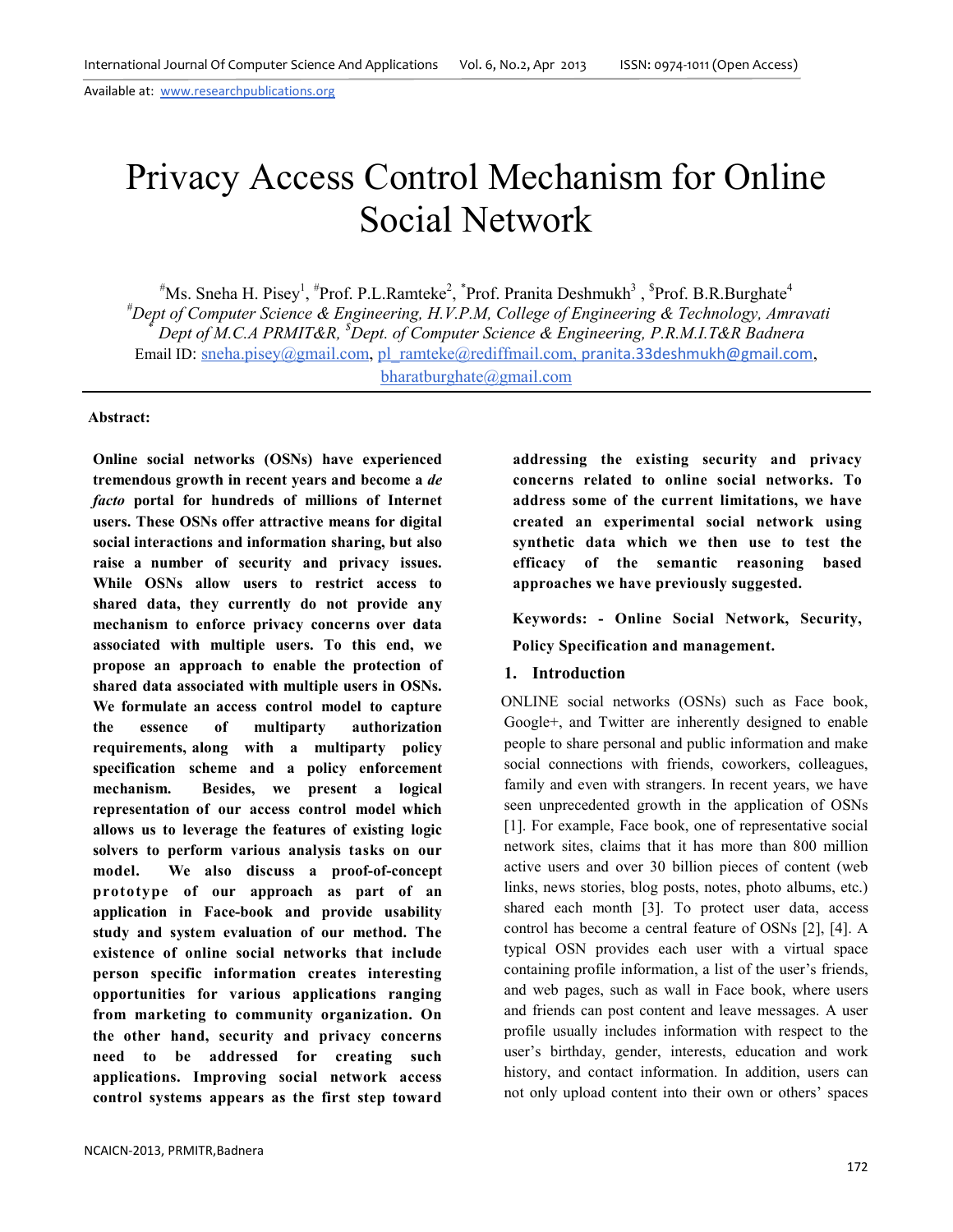but also tag other users who appear in the content. Each tag is an explicit reference that links to a user's space. For the protection of user data, current OSNs indirectly require users to be system and policy administrators for regulating their data, where users can restrict data sharing to a specific set of trusted users. OSNs often use user relationship and group membership to distinguish between trusted and untrusted users. For example, in Face book, users can allow friends, friends of friends, groups or public to access their data, depending on their personal authorization and privacy requirements [5]. It is essential to develop an effective and flexible access control mechanism for OSNs, accommodating the special authorization requirements coming from multiple associated users for managing the shared data collaboratively in this paper, we pursue a systematic solution to facilitate collaborative management of shared data in OSNs. We begin by examining how the lack of multiparty access control for data sharing in OSNs can undermine the protection of user data. Based on these sharing patterns, a multiparty access control (MPAC) model is formulated to capture the core features of multiparty authorization requirements which have not been accommodated so far by existing access control systems and models for OSNs but also tag other users who appear in the content. Each tag is an explicit reference that links to a user's space. For the protection of user data, current OSNs indirectly require users to be system and policy administrat Fective and flexible access control<br>SNs, accommodating the special<br>irements coming from multiple<br>for managing the shared data<br>this paper, we pursue a systematic<br>collaborative management of shared<br>begin by examining how the

## **2. Proposed Work and Objectives:**

In Proposed System we implemented a proof-ofconcept Face book application for the collaborative management of shared data, called *MController*. Our prototype application enables multiple associated users to specify their authorization policies and privacy preferences to co-control a shared data item. It is worth noting that our current implementation was s restricted to handle photo sharing in OSNs [7]. Obversely, our approach can be generalized to deal with other kinds of data sharing and comments, in OSNs as long as the stakeholder of shared data are identified with effective methods like tagging or searching. The proposed system shows a novel solution for collaborative management of shared data in OSNs. A A multiparty access control model was formulated, a along with a multiparty policy specification corresponding policy evaluation mechanism mechanism. In addition, we have introduced an ap approach for representing and reasoning about our proposed model [8]. A proof- of-concept implementation solution called *MController* has been discussed as well, followed by the usability study and system scheme and of our

evaluation of our method. Indeed, a flexible access control mechanism in a multi-user environment like OSNs should allow multiple controllers, who are associated with the shared data, to specify access control policies. As we identified previously in the sharing patterns in addition to th he *owner* of data, other controllers, including the *contri ributor*, stakeholder *and disseminator of* data, need to regulate the access of the shared data as well. In our multiparty access control system, a group of users could collude with one another so as to manipulate the final access control decision [9].

# **3. Scope**

On-line Social Networks (OSNs) are platforms that allow people to publish details about themselves and to connect to other members of the network through links. Recently, the popularity of OSNs is increasing significantly. For example, Face-book now claims to have more than a hundred million active users. The existence of OSNs that include person specific information creates both interesting opportunities and challenges. For example, social network data could be used for marketing products to the right customers. At the same time, security and privacy concerns can prevent such efforts in practice. Improving the OSN access control systems appears as the first step toward addressing the existing security and privacy concerns related to online social networks. However, most of current OSNs implement very basic access control systems, by simply making a user able to decide which personal information are accessible by other members by marking a given item as public, private, or accessible by their direct contacts. In order to give more flexibility, some online social networks enforce variants of these settings, but the principle is the same. line Social Networks (OSNs) are platforms that allow<br>ple to publish details about themselves and to connect<br>ther members of the network through links. Recently,<br>popularity of OSNs is increasing significantly. For<br>mple, Fac

# **4. Existing System**

The existing work could model and analyze access control requirements with respect to collaborative authorization management of shared data in OSNs. The need of joint management for data sharing, especially photo sharing, in OSNs has been recognized by the recent work provided a solution for collective privacy management in OSNs. Their work considered access control policies of a content that is co-owned by multiple users in an OSN, such that each co-owner may separately specify her/his own privacy preference for the shared content [6] in this paper; we pursue a systematic solution to facilitate inch personal information are accessible by other<br>by marking a given item as public, private, or<br>experience to give more<br>is one online social networks enforce variants<br>ettings, but the principle is the same.<br>**ting System**<br>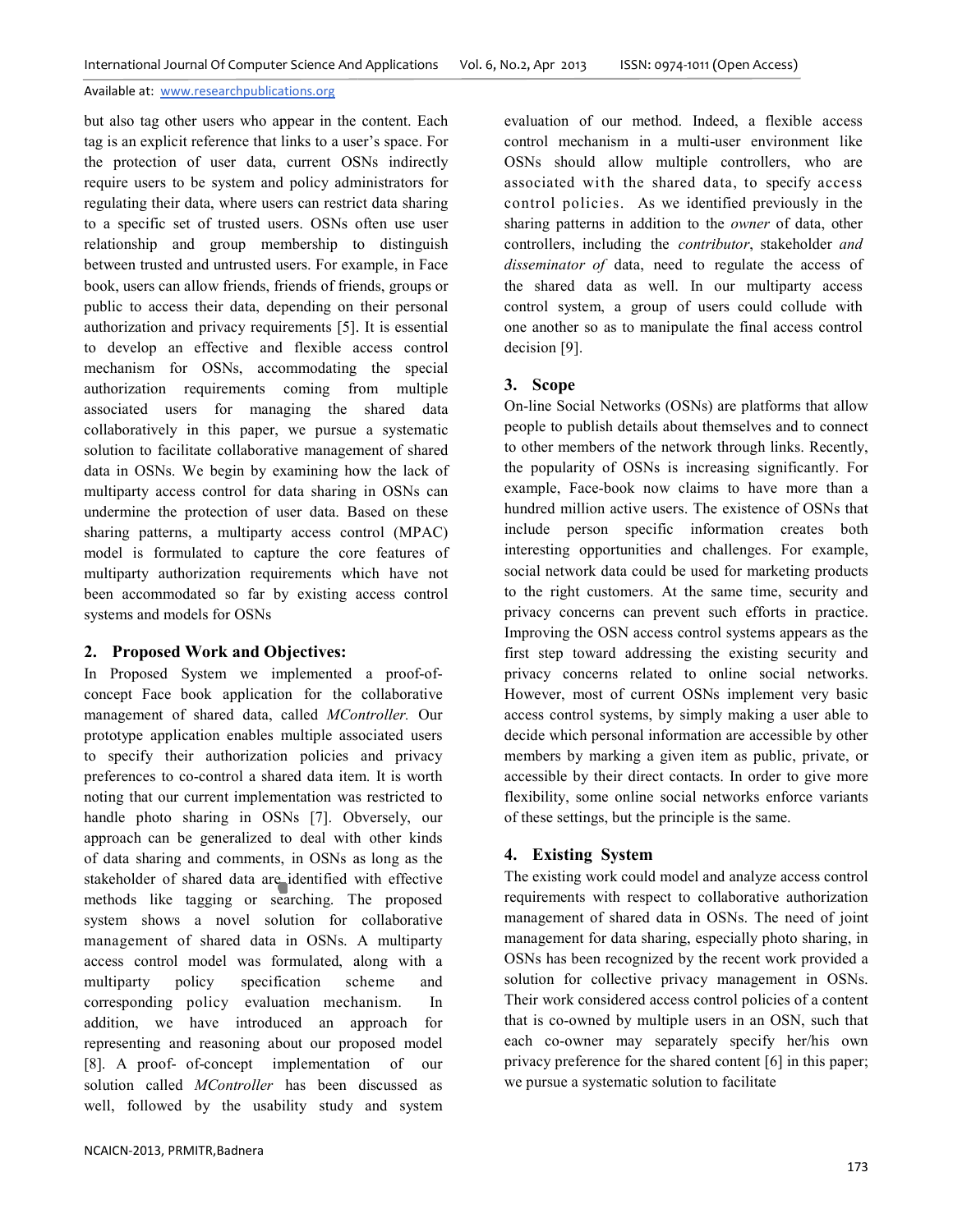# **5. MULTIPARTY ACCESS CONTROL FOR OSNS: REQUIREMENTS AND PATTERNS**

In this section we proceed with a comprehensive requirement analysis of multiparty access control in OSNs. If we consider the application is an access or, the user is a disseminator and the user's friend is the owner of shared profile attributes in this scenario**,** 

**a) Profile sharing**: - demonstrates a profile sharing pattern where a disseminator can share others' profile attributes to an access or. Both the owner and the disseminator can specify access control policies to restrict the sharing of profile attributes.

**b) Relationship sharing: -** shows a relationship sharing pattern where a user called owner, who has a relationship with another user called stakeholder, shares the relationship with an access or. In this scenario, authorization requirements from both the owner and the stakeholder should be considered. Otherwise, the stakeholder's privacy concern may be violated.

**c) Content sharing:-** depicts a content sharing pattern where the owner of content shares the content with other OSN members, and the content has multiple state holders who may also want to involve in the control of content sharing. In another case, when Alice posts a note stating "I will attend a party on Friday night with @Carol" to Bob's space, we call Alice the contributor of the note and she may want to make the control over her notes

# **6. MPAC Model and policy**

MODULE DESCRIPTION: Number of Modules After careful analysis the system has been identified to have the following modules [12]:

- a) Owner Module
- b) Contributor Module
- c) Stakeholder Module
- d) Disseminator Module
- e) MPAC Module

#### **a) Owner Module:**

In Owner module let is a data item in the space m of a user u in the social network. The user u is called the

owner of d. The user u is called the contributor of d. We specifically analyze three scenarios—profile sharing, relationship sharing and content sharing—to understand the risks posted by the lack of collaborative control in OSNs. In this the owner and the disseminator can specify access control policies to restrict the sharing of profile attributes. Thus, it enables the owner to discover potential malicious activities in collaborative control. The detection of collusion behaviors in collaborative systems has been addressed by the recent work.

## **b) Contributor Module:**

In Contributor module let d be a data item published by a user u in someone else's space in the social network. The contributor publishes content to other's space and the content may also have multiple stakeholders (e.g., tagged users). The memory space for the user will be allotted according to user request for content sharing. A shared content is published by a contributor

## **c) Stakeholder Module:**

In Stakeholder module let is a data item in the space of a user in the social network. Let T be the set of tagged users associated with d. A user u is called a stakeholder of d, if u 2 T who has a relationship with another user called stakeholder, shares the relationship with an access or. In this scenario, authorization requirements from both the owner and the stakeholder should be considered. Otherwise, the stakeholder's privacy concern may be violated. A shared content has multiple stakeholders.

# **d) Disseminator Module:**

In Disseminator module let d be a data item shared by a user u from someone else's space to his/her space in the social network. The user u is called a disseminator of d. A content sharing pattern where the sharing starts with an originator (owner or contributor who uploads the content) publishing the content, and then a disseminator views and shares the content. All access control policies defined by associated users should be enforced to regulate access of the content in disseminator's space. For a more complicated case, the disseminated content may be further re-disseminated by disseminator's friends, where effective access control mechanisms should be applied in each procedure to regulate sharing behaviors. Especially, regardless of how many steps the content has been re-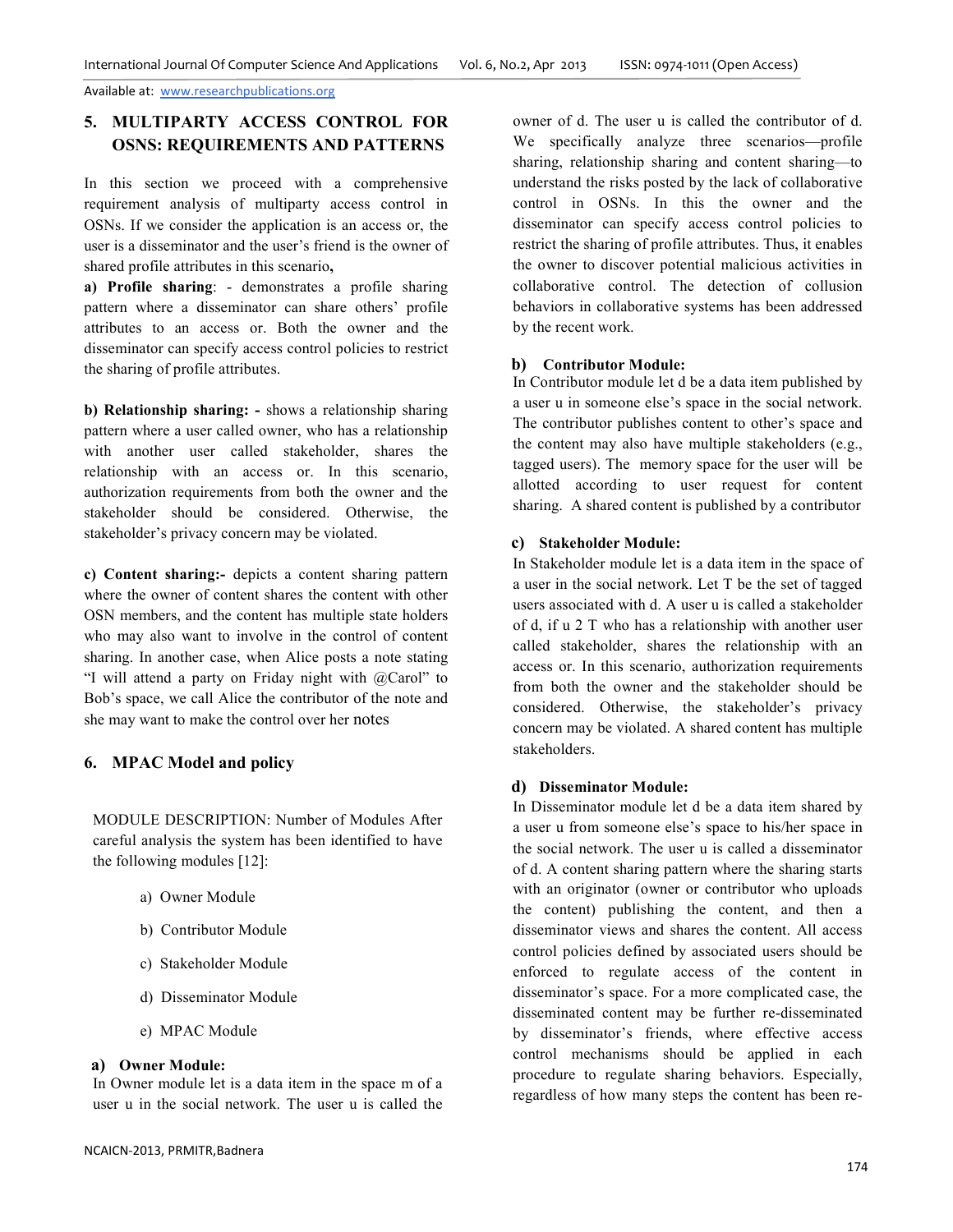disseminated, the original access control policies should be always enforced to protect further dissemination of the content.

# **e) MPAC Module:**

MPAC is used to prove if our proposed access control model is valid. To enable a collaborative authorization management of data sharing in OSNs, it is essential for multiparty access control policies to be in place to regulate access over shared data, representing authorization requirements from multiple associated users. Our policy specification scheme is built upon the proposed MPAC model. Assessors Specification: Assessors are a set of users who are granted to access the shared data. Assessors can be represented with a set of user names, asset of relationship names or a set of group names in OSNs.

#### **f) MPAC Policy**

 A multiparty access control policy is a 5-tuple *P*  =*<controller; ctype; access or; data; effect >*, where *• controller*  $\epsilon$  *U* is a user who can regulate the access of *data*;  $\cdot$  *ctype*  $\epsilon$  *CT* is the type of the controller;  $\cdot$  *access or* is a set of users to whom the authorization is granted, representing with an access specification defined in Definition *data* is represented with a data specification defined in Definition and *• effect € {permit; deny}* is the authorization effect of the policy.

#### **g) Privacy Policy Evaluation**

Two step are perform for evaluation for access request model (MPAC)



Multiparty Policy Evaluation Process.

- 1. A voting scheme for decision making of multiparty control
- 2. Threshold-based conflict resolution
- 3. Strategy-based conflict resolution with privacy recommendation
- 4. Conflict resolution for dissemination control

#### **7. IMPLEMENTATION AND EVALUATION**

#### **7.1 Prototype Implementation**

We implemented a proof-of-concept Facebook application for the collaborative management of shared data; called *MController .*Our prototype application enables multiple associated users to specify their authorization policies and privacy preferences to cocontrol a shared data item. It is worth noting that our current implementation was restricted to handle photo sharing in OSNs. Obversely, our approach can be generalized to deal with other kinds of data sharing, such as videos and comments, in OSNs as long as the stakeholder of shared data are identified with effective methods like tagging or searching. Figure shows the architecture of *MController*, which is divided into two major pieces, *Face book server* and *application server*. The Facebook server provides an entry point via the Face book application page, and provides. The application server is responsible for the input processing and collaborative management of shared data. Information related to user data such as user identifiers, friend lists, user groups, and user contents are stored in the application database. Users can access the *MController*  application through Facebook, which serves the application in an iFrame. When access requests are made to the decision making portion in the application server, results are returned in the form of access to photos or proper information about access to photos. In addition, when privacy changes are made, the decision\making portion returns change- impact information to the interface to alert the user. Moreover, analysis services in *MController* application are provided by implementing an ASP translator, which communicates with an ASP reasoner.

Users can leverage the analysis services to perform complicated authorization queries. *MController* is developed as a third-party Facebook application, which is hosted in an Apache Tomcat application server supporting PHP and MySQL database. *MController* application is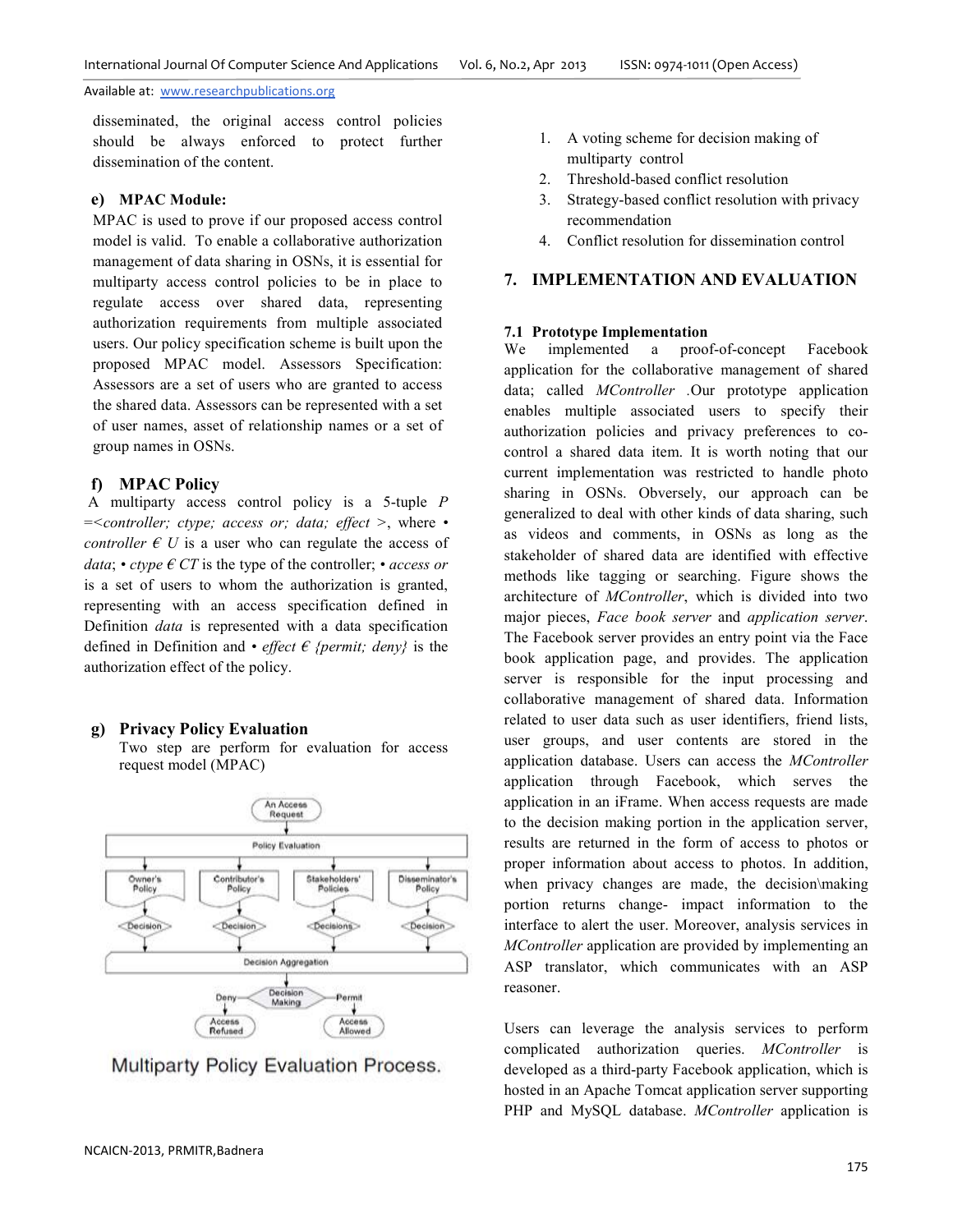based on the iFrame external application approach. Using the Javascript and PHP SDK, it accesses users' Facebook data through the Graph API and Facebook Query Language. Once a user installs *MController* in her/his Facebook space and accepts the necessary permissions, *MController* can access a user's basic information and contents. Especially, *MController* can retrieve and list all photos, which are owned or uploaded by the user, or where the user was tagged. Once information is imported, the user accesses *MController* through its application page on Facebook, where s/he can query access information, setprivacy for photos that s/he is a controller, or view photos s/he is allowed to access. A core component of *MController* is the decision making module, which processes access requests and returns responses (either permit or deny) for the requests. Figure depicts a system architecture of the decision making module in *MController*. To evaluate an access request, the policies of each controller of the targeted content are enforced first to generate a decision for the controller. Then, the decisions of all controllers are aggregated to yield a final decision as the response of the request. Multiparty privacy conflicts are resolved based on the configured conflict resolution mechanism when aggregating the decisions of controllers. If the owner of the content chooses automatic conflict resolution, the aggregated sensitivity value is utilized as a threshold for decision making. Otherwise, multiparty privacy conflicts are resolved by applying the strategy selected by the owner, and the aggregated sensitivity score is considered as a recommendation for strategy selection. Regarding the access requests to disseminated content, the final decision is made by combining the disseminator's decision and original controllers' decision adopting corresponding combination strategy discussed previously. A snapshot of main interface of *MController* is shown in Figure All photos are loaded into a gallery style interface. To control photo sharing, the user clicks the "Owned", "Tagged", "Contributed", or "Disseminated" tabs, then selects any photo to define her/his privacy preference by clicking the lock below the gallery. If the user is not the owner of selected photo, s/he can only edit the privacy setting and sensitivity setting of the photo.3 Otherwise, as shown in Figure, if the user is the owner of the photo, s/he has the option of clicking "Show Advanced Controls" to assign weight values to different types of controllers and configure the conflict resolution mechanism for the shared photo. By default, the conflict resolution is set to automatic. However, if the owner chooses to set a manual conflict resolution, s/he is informed of a sensitivity score of shared photo and receives a recommendation for choosing an appropriate conflict resolution strategy. Once a controller saves her/his privacy setting, a corresponding feedback is provided to indicate the potential authorization impact of her/his choice. The controller can immediately determine how many users can see the photo and should be denied, and how many users cannot see the photo and should be allowed. MController can also display the details of all users who violate against the controller's privacy setting (See Figure). The purpose of such feedback information is to guide the controller to evaluate the impact of collaborative authorization. If the controller is not satisfied with the current privacy control, s/he may adjust her/his privacy setting, contact the owner of the photo



**Figure a) Overall Architecture of MController Application**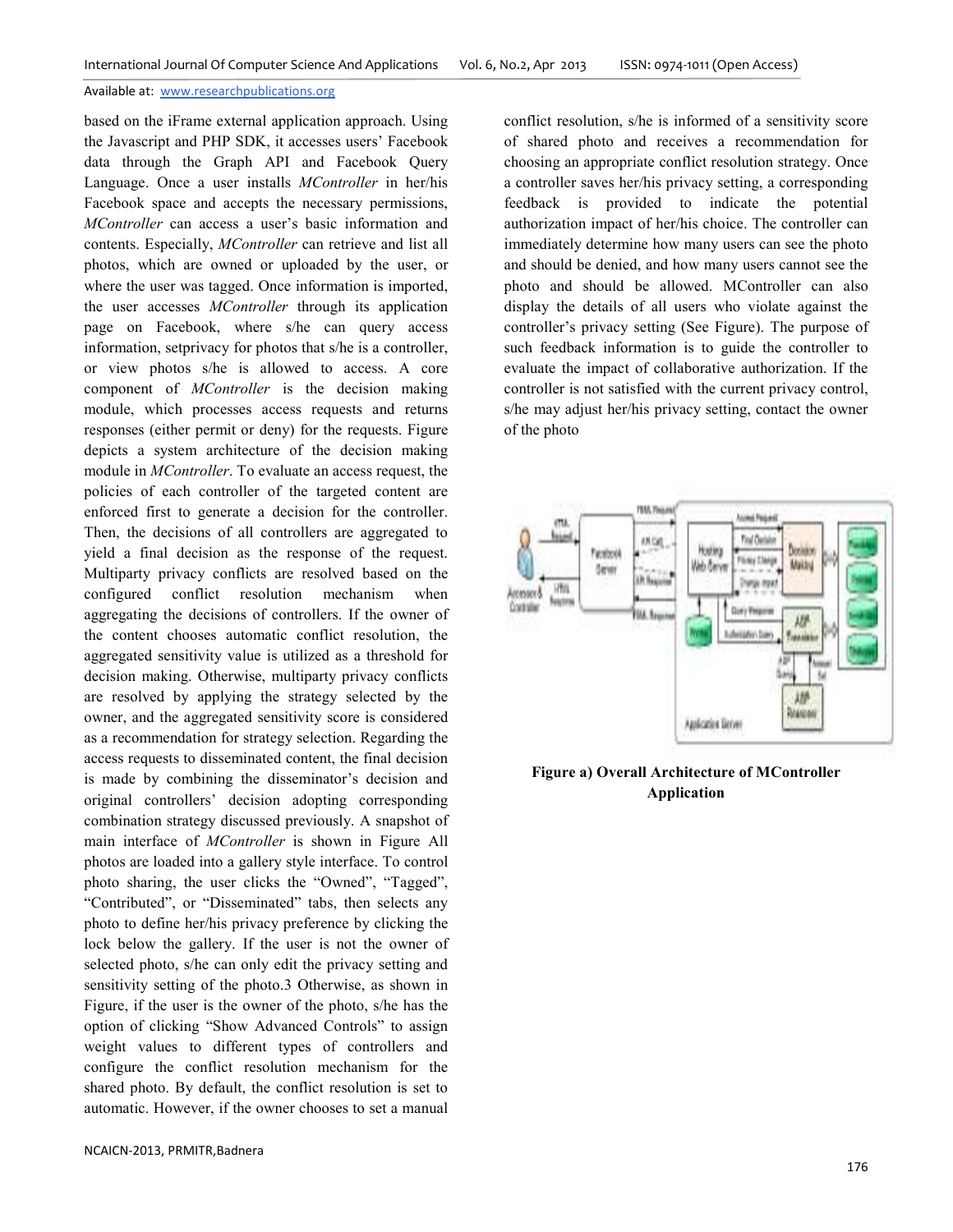

### **Figure b) Process Flow**

# **7.2 System Usability and Performance Evaluation**

## **7.2.1 Participants and Procedure**

MController is a functional proof-of-concept implementation of collaborative privacy management. To measure the practicality and usability of our mechanism, we conducted a survey study (n=35) to explore the factors surrounding users' desires for privacy and discover how we might improve those implemented in MController. Specifically, we were interested in users' perspectives on the current Facebook privacy system and their desires for more control over photos they do not own. We recruited participants through university mailing lists and through Facebook itself using Facebook's built-in sharing API. Users were given the opportunity to share our application and play with their friends. While this is not a random sampling, recruiting using the natural dissemination features of Facebook arguably gives an accurate profile of the ecosystem. Before Using MController. Prior to using MController, users were asked a few questions about their usage of Facebook to determine the user's perceived usability of the current Facebook privacy controls. Since we were interested in the maximum average perception of Facebook, we looked at the upper bound of the confidence interval.

An average user asserts at most 25% positively about the likability and control of Facebook's privacy management mechanism, and at most 44% on Facebook's simplicity as shown in Table 1. This demonstrates an average negative opinion of the Facebook's privacy controls that users currently must use. After Using MController. Users were then asked to perform a few tasks in MController. Since we were interested in the average minimum opinion of MController, we looked at the lower bound of the confidence interval. An average user asserts at least 80% positively about the likability and control, and at least 67% positively on MController's simplicity as shown in Table 1. This demonstrates an average positive opinion of the controls and ideas presented to users in MController. Improvement. Besides viewing user opinions and analyzing the usability of our proof-of-concept application, we also briefly investigated the potential improvement of our application. The lowest score for MController is in the area of simplicity. On average, users found setting privacy settings for a photo more complicated in MController than Facebook. This means that while users appreciated the privacy controls of MController presented to them, it would be desirable to further simplify the process implemented in MController. This could be achieved by adopting learnbased generation of privacy settings for OSNs [10], [11].

#### **7.2.2 Performance Evaluation**

To evaluate the performance of the policy evaluation mechanism in MController, we changed the number of the controllers of a shared photo from 1 to 20, and assigned each controller with the average number of friends, 130, which is claimed by Facebook statistics [3]. Also, we considered two cases for our evaluation. In the first case, each controller allows "friends" to access the shared photo. In the second case, controllers specify "friends of friends" as the accessors instead of "friends". In our experiments, we performed 1,000 independent trials and measured the performance of each trial. Since the system performance depends on other There are  $O(n)$ MySQL calls and data fetching operations and O(1) for additional operations. Moreover, we could observe there was no significant overhead when we run MController in Facebook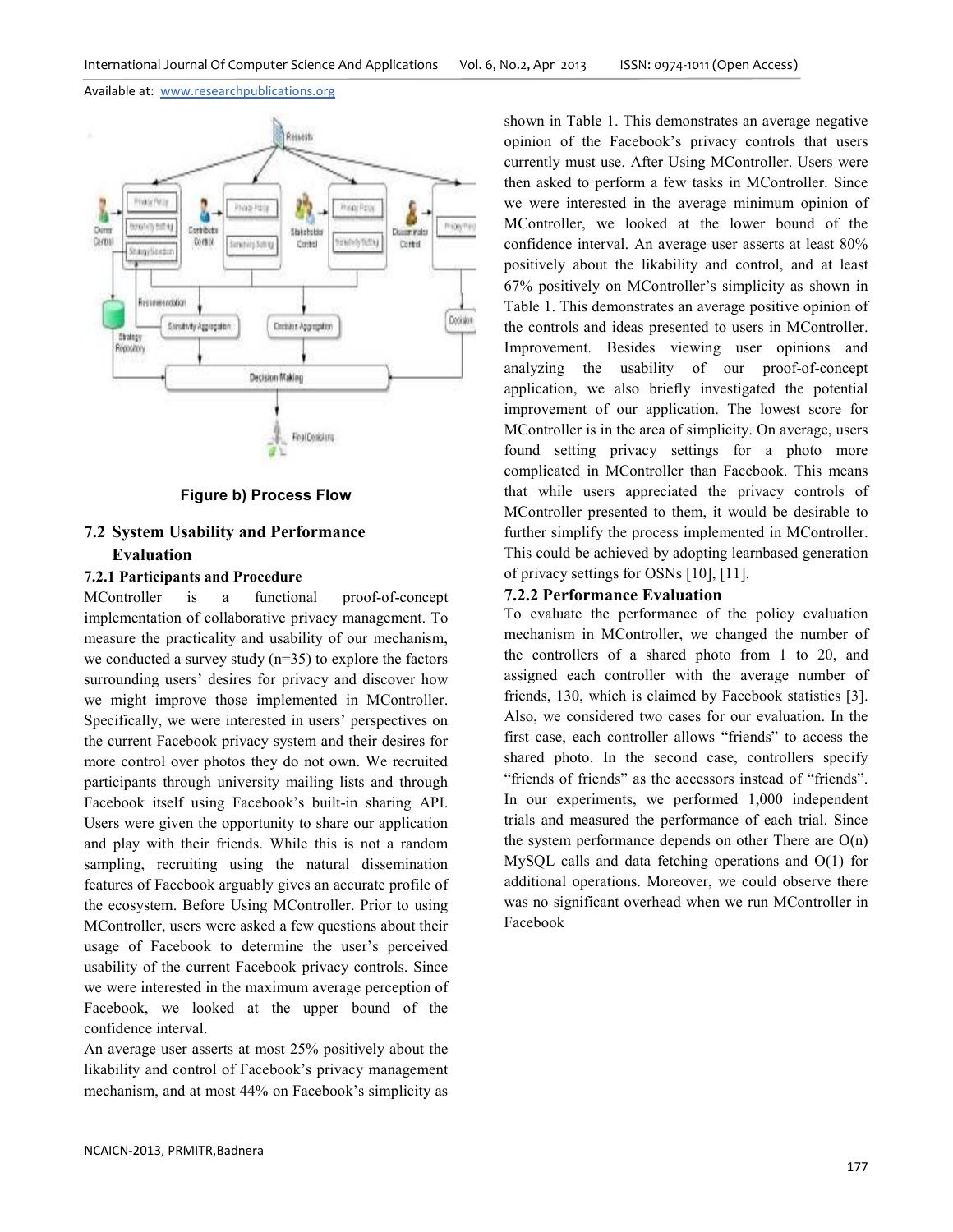| TABLE 1                                                            |  |
|--------------------------------------------------------------------|--|
| Usability Evaluation for Facebook and MController Privacy Controls |  |

|            | Facebook |                                          | <b>MController</b> |                                           |  |
|------------|----------|------------------------------------------|--------------------|-------------------------------------------|--|
| Metric     | Antrage  | Upper bound on 95%<br>confulmee interval | Antage:            | Lower bound on 93%<br>confidence interval |  |
| akability. |          | 875                                      | 0.85               | 机械<br><b>The Company of Company</b>       |  |
| SmithWy    | OB.      | οIJ                                      |                    | Ùδ.                                       |  |
| cettro.    | W        | 875                                      | īк,                | īΜ                                        |  |

# **8. Scope & Objective**

 On-line Social Networks (OSNs) are platforms that allow people to publish details about themselves and to connect to other members of the network through links. Recently, the popularity of OSNs is increasing significantly. For example, Face-book now claims to have more than a hundred million active users. The existence of OSNs that include person specific information creates both interesting opportunities and challenges. For example, social network data could be used for marketing products to the right customers. At the same time, security and privacy concerns can prevent such efforts in practice. Improving the OSN access control systems appears as the first step toward addressing the existing security and privacy concerns related to online social networks. However, most of current OSNs implement very basic access control systems, by simply making a user able to decide which personal information are accessible by other members by marking a given item as public, private, or accessible by their direct contacts. In order to give more flexibility, some online social networks enforce variants of these settings, but the principle is the same.

# **9. CONCLUSION**

In this paper, we have proposed a novel solution for collaborative management of shared data in OSNs. A multiparty access control model was formulated, along with a multiparty policy specification scheme and corresponding policy evaluation mechanism. In addition, we have introduced an approach for representing and reasoning about our proposed model. A proof-of-concept implementation of our solution called *MController* has been discussed as well, followed by the usability study and system evaluation of our method. As part of future work, we are planning to investigate more comprehensive privacy conflict resolution approach and analysis services for collaborative management of shared data in OSNs.

Also, we would explore more criteria to evaluate the features of our proposed MPAC model. For example, one of our recent work has evaluated the effectiveness of MPAC conflict resolution approach based on the tradeoff of privacy risk and sharing loss. In addition, users may be involved in the control of a larger number of shared photos and the configurations of the privacy preferences may become time-consuming and tedious tasks. Therefore, we would study inference-based techniques [11] for automatically configure privacy preferences in MPAC. Besides, we plan to systematically integrate the notion of trust and reputation into our MPAC model and investigate a comprehensive solution to cope with collusion attacks for providing a robust MPAC service in OSNs.

# **10. Technical Challenges**

SN sites are perfect for illegal online activities as they consist of a huge number of users with high levels of trust among them. As a result there is a high range of security risks, threats and challenges. SN sites provide some mechanisms for privacy settings to protect users, but these mechanisms are not enough to protect the users. The top and primary privacy problem is that SN sites are not informing users of the dangers of spreading their personal information. Thus users are not aware of the extent of the risks involved. The second problem is the privacy tools in SN sites, which are not easy to use and do not offer the flexibility for users to customize their privacy policies according to their needs. The third problem is the users themselves who cannot control what other users can reveal about them such as tagging their photos or related information to other friends' profiles

# 11. **Reference**

[1] Face book Developers. http://developers.facebook.com/.

[2] Face book Privacy Policy. http://www.facebook.com/policy.php/.

[3] A. Besmer and H. Richter Lipford. Moving beyond un-tagging Photo privacy in a tagged world. In Proceedings of the 28th international conference on Human factors in computing systems, pages 1563–1572. ACM 2010.

[4] B. Carminati and E. Ferrari. Collaborative access control in online social networks In Proceedings of the 7th International Conference on Collaborative Computing: Networking, Applications and Work sharing